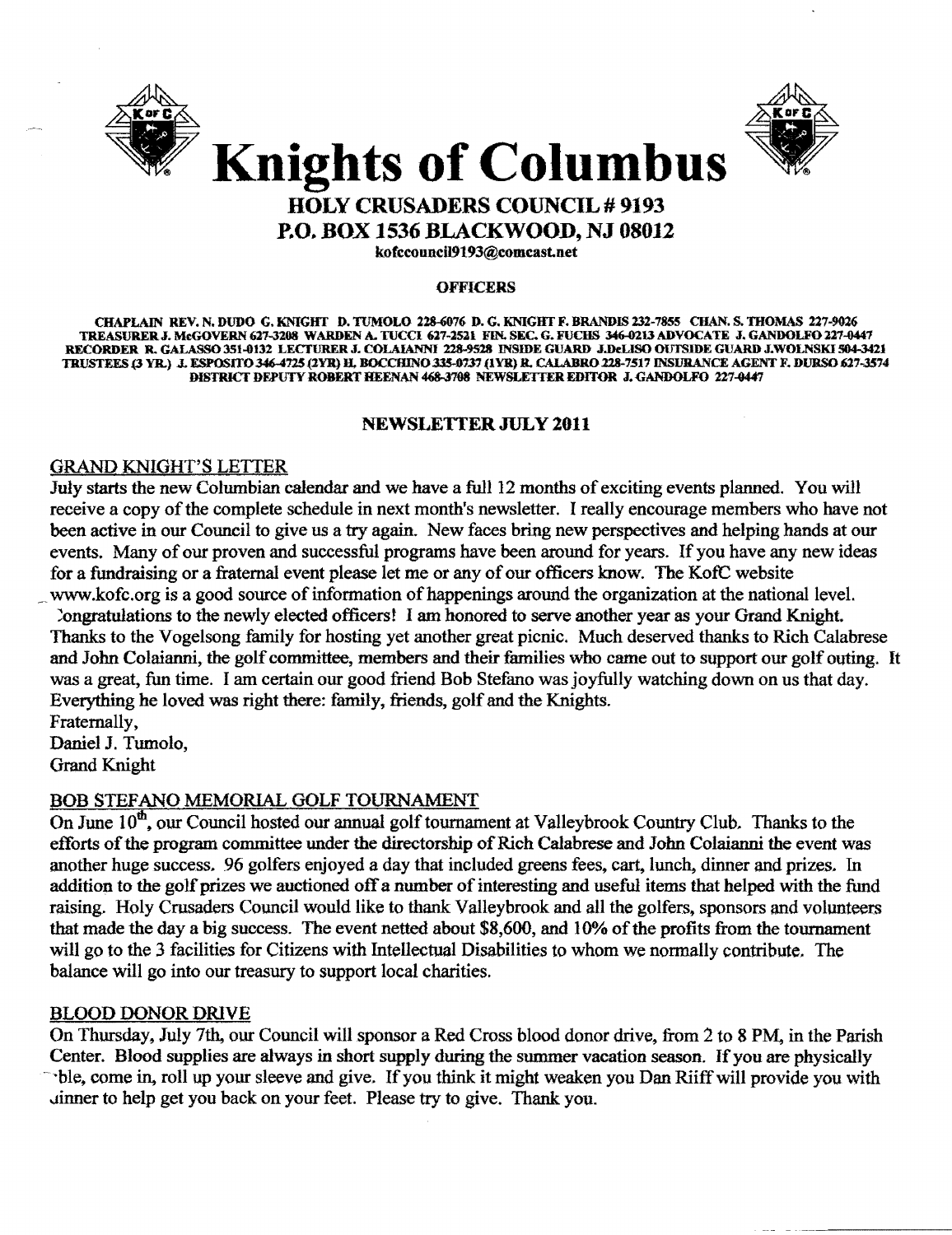#### KNIGHT/FAMILY OF THE MONTH

Our knight of the month for June was Jason Lewis. Our family of the month for June was Bob Vogelsong and family (backyard barbeque) thank you.

### CAMPAIGN FOR CITIZENS WITH INTELLECTUAL DISABILITIES

During the weekend of April 29-May  $1<sup>st</sup>$ , we participated in the annual Knights of Columbus fund raising drive for Citizens with Intellectual Disabilities. Thanks to the generosity of our parishioners, Meadows Diner, Dunkin Donuts Chews Landing Rd., and Dollar Tree we collected \$2,166. Our Council approved an additional \$170 so that even amounts of \$700 would be donated to our designated facilities.

#### **BACKYARD BARBEQUE**

On June *23cd,* Bob & Pauline Vogelsong, once again, generously opened their home to host an annual backyard barbeque. The event was well attended and all enjoyed an evening of socializing with brother knights and families. Again we are grateful to Bob & Pauline and family for their warm hospitality.

#### FREE CONCERT

Our Council will be sponsoring a free concert and barbeque on August  $9<sup>th</sup>$  in the Parish Center. BLT will provide the music and we will provide the food. Admission is free so bring the family, friends and your appetite. Also bring your own chairs.

#### CHAPLAIN'S CORNER

The Blessed or Holy Trinity-Three Persons in One God-is a mystery of faith which is accepted by the universal Church, on God's Word. Many of God's revelations have come to us through Jesus Christ, and they are meant for our salvation. At one time or another we have heard the words: "The Father created the world; the Son redeemed it, and the Holy Spirit continues to sanctify it." But since God the Father, God the Son and God the Holy Spirit are eternal and omnipotent, then all three Persons have acted in creating and redeeming the world, and are

sanctifying it until the end of time. The mystery of the Holy Trinity is beautifully proclaimed every time the good Christian begins and ends His daily actions that are offered up in "the name of the Father, and of the Son and of the Holy Spirit. Amen."

#### KNIGHTS OF COLUMBUS INSURANCE

A new fraternal year is upon us. Congratulations to the newly elected and appointed council leaders. I'm sure you have a list of things that you want to accomplish during the coming year. I'm eager to help. One of these goals is likely the attainment of the Star Council award - the most prestigious award the Order offers at the council level. I'm certainly committed to helping on the insurance side, but I'll be glad to help on the membership side as well. Ifyou know an eligible Catholic man who might be interested in joining the Order (and who among us doesn't), he's probably just waiting to be asked. I can help you, either by approaching him myself, or by "coaching" you - transferring sales skills that you can use to recruit him and other prospects. As always, I'm at your service. What would be helpful to all of us would be an early start on those goals, rather than waiting until Mayor June. Let's get an early start on award season this year. Fred Durso, FICF, Field Agent, (856) 309-1030

#### NEW ADDRESS LISTING

Included with your copy of the newsletter is our latest membership listing. Please take a moment to review your listing for accuracy. If corrections are needed, contact John Gandolfo (227-0447) or  $\text{gandy}(\partial \text{connect}.\text{A}$ lso if you have birthdays or anniversaries that you would like mentioned, let Brother John know at the same address.

#### COUNCIL ELECTIONS

Our Council elections were held our June 9<sup>th</sup> business meeting. Our Grand Knight, Dan Tumolo, appointed a nominating committee that included Bob Calabro and John Gandolfo, to prepare a slate of candidates. Here are the results: Grand Knight-Dan Tumolo, Deputy Grand Knight-Frank Brandis,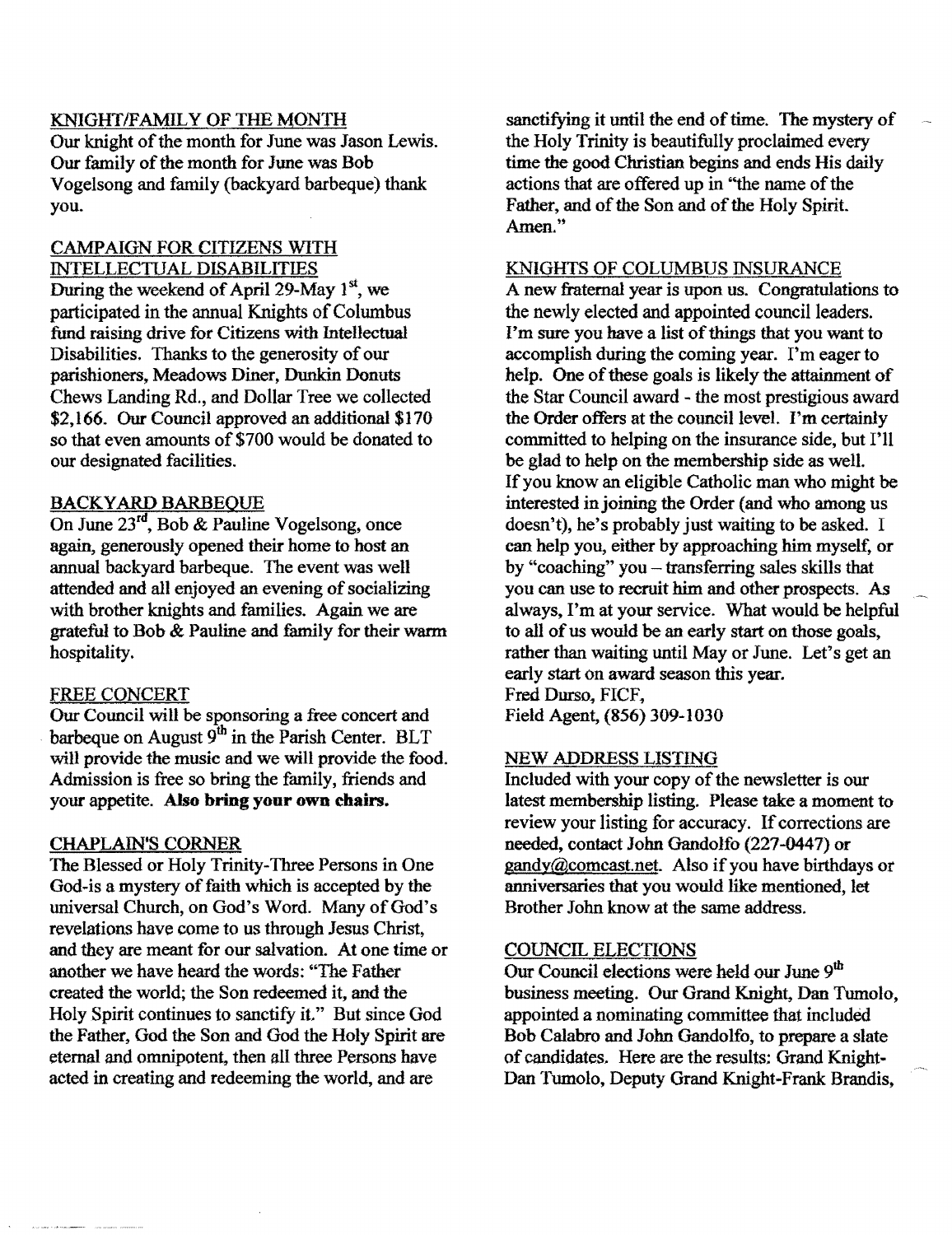Chancelor-Steve Thomas, Treasurer-Jim McGovern, Warden-AI Tucci, Advocate-John Gandolfo, Recorder-Bob Galasso, Inside Guard-Joe DeLiso, Outside Guard-Jack Wolnski, Trustee 3yrs. John Esposito. We congratulate our elected officers and pledge our support for the coming Columbian Year.

#### FOURTH DEGREE NEWS

Bishop Schad Assembly elected Joe Russo (St. Jude Council) Faithful Navigator for the coming Columbian Year. The collection of toiletries and personal items for homeless veterans sheltered at Veterans Haven, Ancora, on May 21-22, went very well and we thank. Tony Ritz, Harry Bocchino, George Fuchs and Romeo Gianetti for preparing and delivering the items. The July meeting is cancelled. The Assembly will meet again in August. The Bishop Schad Assembly meets on the 3<sup>rd</sup> Wednesday of the month in the Parish Center.

#### FROM THE SUPREME KNIGHT

\_' nThe Knights ofColumbus is proud to have played . major role in successfully defending the constitutionality of the words 'under God' in the Pledge of Allegiance," Supreme Knight Carl A. Anderson said. "We were instrumental in persuading Congress to add those words to the Pledge in 1954, and they express a fundamental belief that we have held as a nation since our founding, that we 'are endowed by our creator with certain unalienable rights: The notion that this somehow violates the First Amendment has now been soundly rejected by both the First and Ninth Circuit Courts of Appeal, and the Supreme Court has now allowed both decisions to stand. It is a victory for common sense."

#### COMING ATTRACTIONS

Aug. 9 Summer Concert\Barbeque Aug. 19 (K)Nights at the Ballpark Sept. 24 Crab Feast

#### FIRST FRIDAY ADORATION

The next Exposition of the Blessed Sacrament will ake place in the Our Lady of Hope Chapel on First Friday, July 1st, after the 9:00 AM Mass, continue until 7:00 PM, and close with Benediction. Try to stop in during the day to spend time with the Lord.

#### EDITORIAL

The annual golf tournament was a wonderful way to finish another successful Columbian Year. What could be better than a day of fun and fund raising in the name of our deceased Grand Knight, Bob Stefano. The new year also marks the beginning of some summer fun programs that include our Concert and (K)Nights at the ball park. But keep in mind there is another summer program that requires our attention and participation. That is our semi annual Red Cross Blood Donor Drive. If you are able, roll up your sleeve and give. It's important. Vivat Jesus.

#### JULY BIRTHDAYS AND ANNIVERSARIES

The following Knights or members of their families will celebrate their birthdays this month: Steven Armenia, Mrs. Marie Belmont, Pete Brusco, Jim Burns, Mrs. Judy Calabrese, Mrs. Beatrice Cerkez, Chris Chiaro, Bob Coyle, John Hunt, James Kennedy, Joseph O'Hanlon, Jim Pietropaolo, Mike Russell, Ed Steward, Stanley Snyder, Lisa Toner, Michael Tortella, Mrs. Pauline Vogelsong, Elizabeth Vogelsong and Marie Woyciechowski. CONGRATULATIONS!!!

If we missed someone's birthday or anniversary, please contact John Gandolfo (227-0447).

#### IMPORTANT DATES

- July 1 First Friday (OLOH Chapel)
- July 7 Officers Meeting (8 PM Parish Center)
- July 14 Council Meeting (8 PM Parish Center)
- July 28 Council Meeting (8 PM Parish Center)
- Aug. 4 Officers Meeting (8 PM Parish Center)
- Aug. 5 First Friday (OLOH Chapel)
- Aug. 9 Summer Concert/Barbeque
- Aug. 11 Council Meeting (8 PM Parish Center)
- Aug. 12 Fr. McGivney's Birthday (1862)
- Aug. 14 Fr. McGivney died (1890)
- Aug. 19 (K)Nights at the Ballpark (Campbell Field)
- Aug. 25 Installation of Officers (7 PM Chapel)